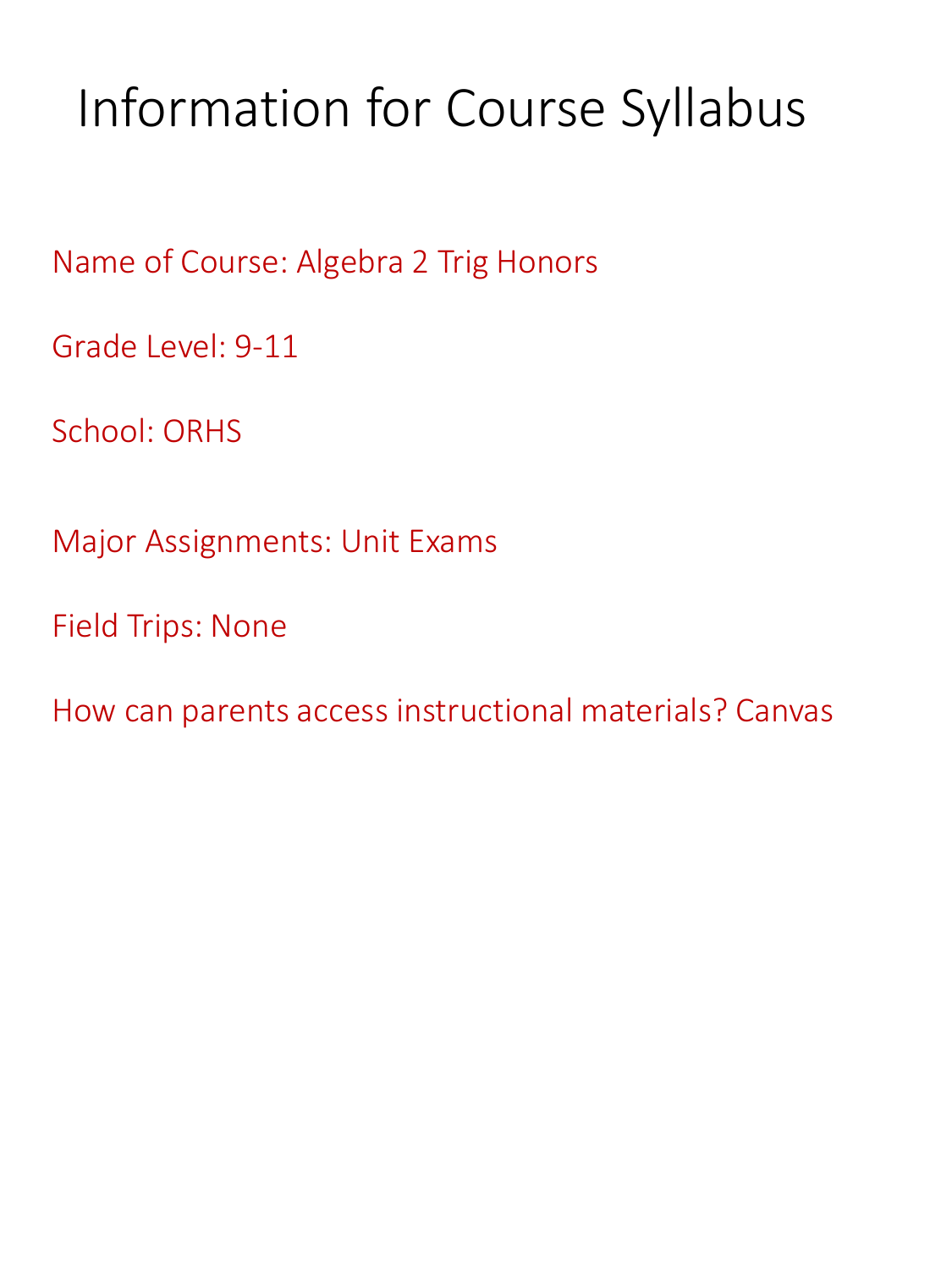#### **Term 1**

**A2.N.CN.A.1** Know there is a complex number *I* such that *i*2 = –1, and every complex **Equations and Inequalities with**  Equations and Inequalities with number has the form *a* + *bi* with *a* and *b* real. **A2.N.CN.A.2** Know and use the relation *i*2 = –1 and the commutative, associative, and distributive properties to add, subtract, and multiply complex numbers. **A2.N.CN.B.3** Solve quadratic equations with real coefficients that have complex solutions. **Modeling A2.A.REI.B.3** Solve quadratic equations and inequalities in one variable. **a**. Solve quadratic equations by inspection (e.g., for x2 = 49), taking square roots, completing the square, knowing and applying the quadratic formula, and factoring, as appropriate to the initial form of the equation. Recognize when the quadratic formula gives complex solutions and write them as *a* ± *bi* for real numbers *a*  and *b*. **A2.A.REI.C.4** Write and solve a system of linear equations in context. **A2.A.REI.C.5** Solve a system consisting of a linear equation and a quadratic equation in two variables algebraically and graphically.

|                                                                                                 | A2.N.CN.B.6 Extend polynomial identities to the complex numbers. For example, rewrite<br>$x2 + 4$ as $(x + 2i)(x - 2i)$ .                                                                                                                          |
|-------------------------------------------------------------------------------------------------|----------------------------------------------------------------------------------------------------------------------------------------------------------------------------------------------------------------------------------------------------|
| lities<br>and Inequal<br>1 Modeling<br><b>bo</b><br>Equations<br>$\overline{\ddot{\mathbf{v}}}$ | A2.A.REI.B.3 Solve quadratic equations and inequalities in one variable.                                                                                                                                                                           |
|                                                                                                 | A2.A.REI.D.6 Explain why the x-coordinates of the points where the graphs of the<br>equations $y = f(x)$ and $y = g(x)$ intersect are the solutions of the equation $f(x) = g(x)$ ; find<br>the approximate solutions using technology.            |
|                                                                                                 | A2.A.CED.A.1 Create equations and inequalities in one variable and use them to solve<br>problems.                                                                                                                                                  |
|                                                                                                 | A2.F.IF.A.1 For a function that models a relationship between two quantities, interpret<br>key features of graphs and tables in terms of the quantities, and sketch graphs showing<br>key features given a verbal description of the relationship. |
|                                                                                                 | A2.F.BF.A.1 Write a function that describes a relationship between two quantities.<br><b>b.</b> Combine standard function types using arithmetic operations.                                                                                       |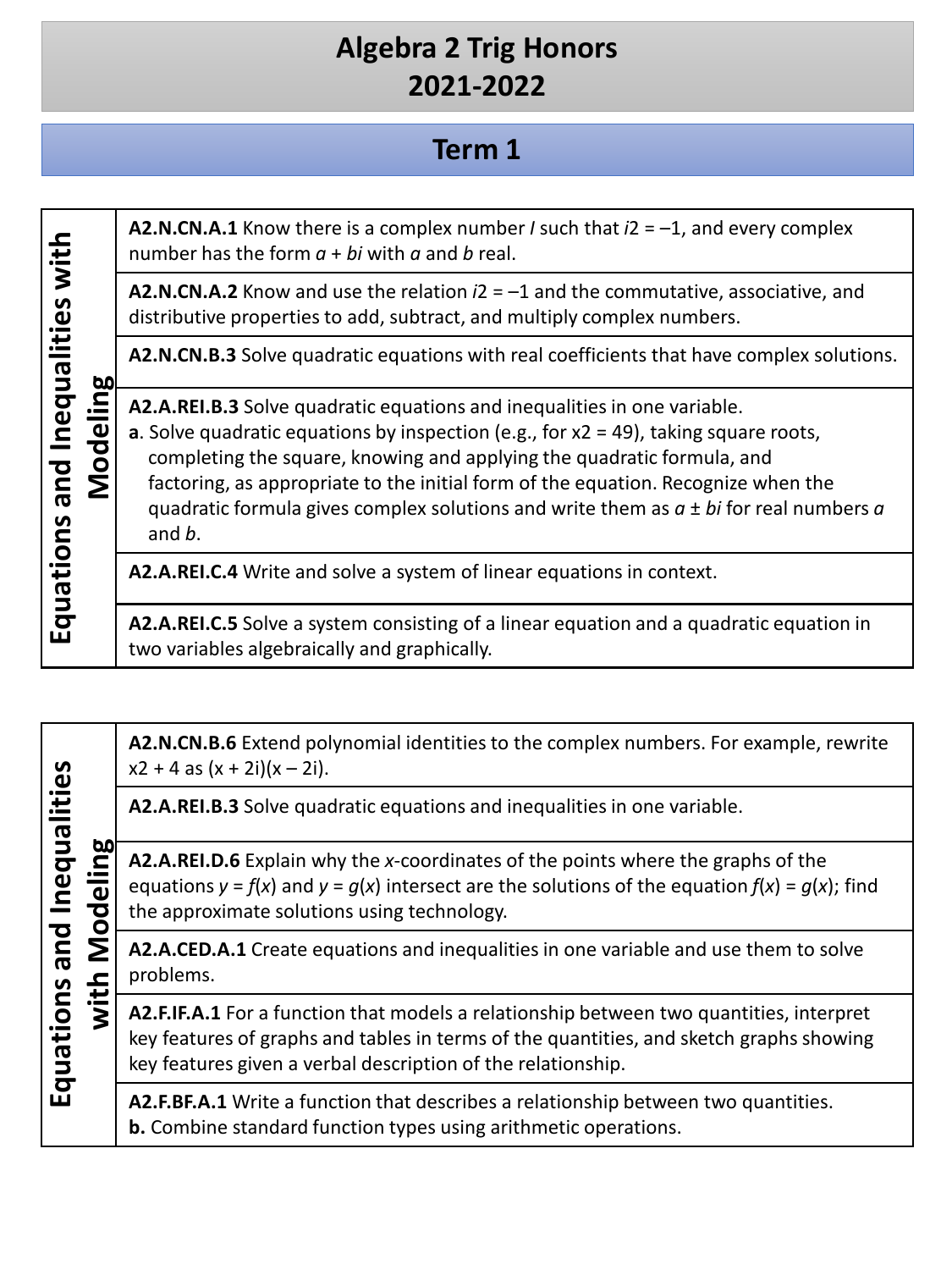## **Term 1**

**A2.F.BF.A.1** Write a function that describes a relationship between two quantities. **a.** Determine an explicit expression, a recursive process, or steps for calculation from a context.

**A2.F.BF.A.2** Write arithmetic and geometric sequences with an explicit formula and use them to model situations.

**A2.F.IF.A.1** For a function that models a relationship between two quantities, interpret key features of graphs and tables in terms of the quantities, and sketch graphs showing key features given a verbal description of the relationship.

**A2.F.IF.A.2** Calculate and interpret the average rate of change of a function (presented symbolically or as a table) over a specified interval. Estimate the rate of change from a graph.

**A2.F.BF.B.3** Identify the effect on the graph of replacing  $f(x)$  by  $f(x) + k$ ,  $k f(x)$ ,  $f(kx)$ , and  $f(x)$ + *k*) for specific values of *k* (both positive and negative); find the value of *k* given the graphs. Experiment with cases and illustrate an explanation of the effects on the graph using technology.

**A2.F.BF.B.4** Find inverse functions.

**a**. Find the inverse of a function when the given function is one-to-one*.*

**A2.F.IF.B.3** Graph functions expressed symbolically and show key features of the graph, by hand and using technology.

**a**. Graph square root, cube root, and piecewise defined functions, including step functions

**A2.A.APR.A.1** Know and apply the Remainder Theorem: For a polynomial *p*(*x*) and a number *a*, the remainder on division by  $x - a$  is  $p(a)$ , so  $p(a) = 0$  if and only if  $(x - a)$  is a factor of *p*(*x*).

**A2.A.APR.A.2** Identify zeros of polynomials when suitable factorizations are available, and use the zeros to construct a rough graph of the function defined by the polynomial.

**A2.A.APR.B.3** Know and use polynomial identities to describe numerical relationships.

**A2.A.SSE.A.1** Use the structure of an expression to identify ways to rewrite it.

**A2.F.IF.B.3** Graph functions expressed symbolically and show key features of the graph, by hand and using technology.

**b.** Graph polynomial functions, identifying zeros when suitable factorizations are available and showing end behavior.

Polynomial Functions **Polynomial Functions**

**Functions and their Graphs**

Functions and their Graphs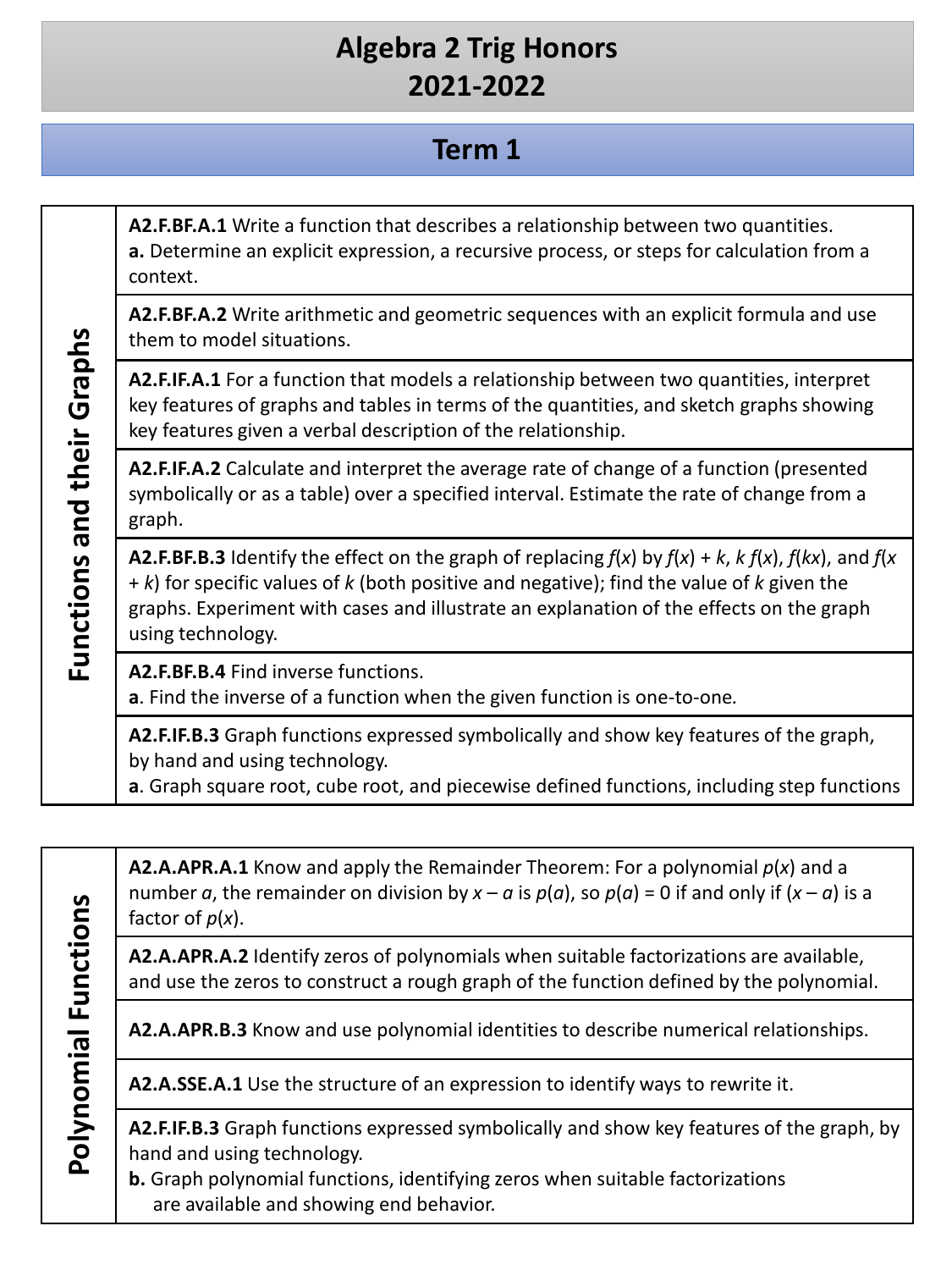#### **Term 2**

**A2.N.RN.A.1** Explain how the definition of the meaning of rational exponents follows from extending the properties of integer exponents to those values, allowing for a notation for radicals in terms of rational exponents.

**A2.N.RN.A.2** Rewrite expressions involving radicals and rational exponents using the properties of exponents.

**A2.A.REI.A.2** Solve rational and radical equations in one variable, and identify extraneous solutions when they exist.

**A2.F.BF.A.1** Write a function that describes a relationship between two quantities. **b.** Combine standard function types using arithmetic operations.

**Rational Functions**

Rational Functions

**A2.A.CED.A.1** Create equations and inequalities in one variable and use them to solve problems.

**P.F.IF.A.7** Graph rational functions, identifying zeros, asymptotes (including slant), and holes (when suitable factorizations are available) and showing end-behavior.

| Logarithmic<br>Exponential and<br>Functio |  | A2.F.LE.A.1 Construct linear and exponential functions, including arithmetic and<br>geometric sequences, given a graph, a table, a description of a relationship, or input-<br>output pairs.                                                                                                                                           |
|-------------------------------------------|--|----------------------------------------------------------------------------------------------------------------------------------------------------------------------------------------------------------------------------------------------------------------------------------------------------------------------------------------|
|                                           |  | <b>A2.F.BF.B.3</b> Identify the effect on the graph of replacing $f(x)$ by $f(x) + k$ , $k f(x)$ , $f(kx)$ , and $f(x)$<br>$+ k$ ) for specific values of k (both positive and negative); find the value of k given the<br>graphs. Experiment with cases and illustrate an explanation of the effects on the graph<br>using technology |
|                                           |  | A2.F.IF.B.3 Graph functions expressed symbolically and show key features of the graph,<br>by hand and using technology.<br>c. Graph exponential and logarithmic functions, showing intercepts and end behavior.                                                                                                                        |
|                                           |  | <b>A2.F.LE.A.2</b> For exponential models, express as a logarithm the solution to abct = $d$ where<br>$a, c$ , and $d$ are numbers and the base $b$ is 2, 10, or $e$ ; evaluate the logarithm using<br>technology.                                                                                                                     |
|                                           |  | A2.F.LE.B.3 Interpret the parameters in a linear or exponential function in terms of a<br>context.                                                                                                                                                                                                                                     |